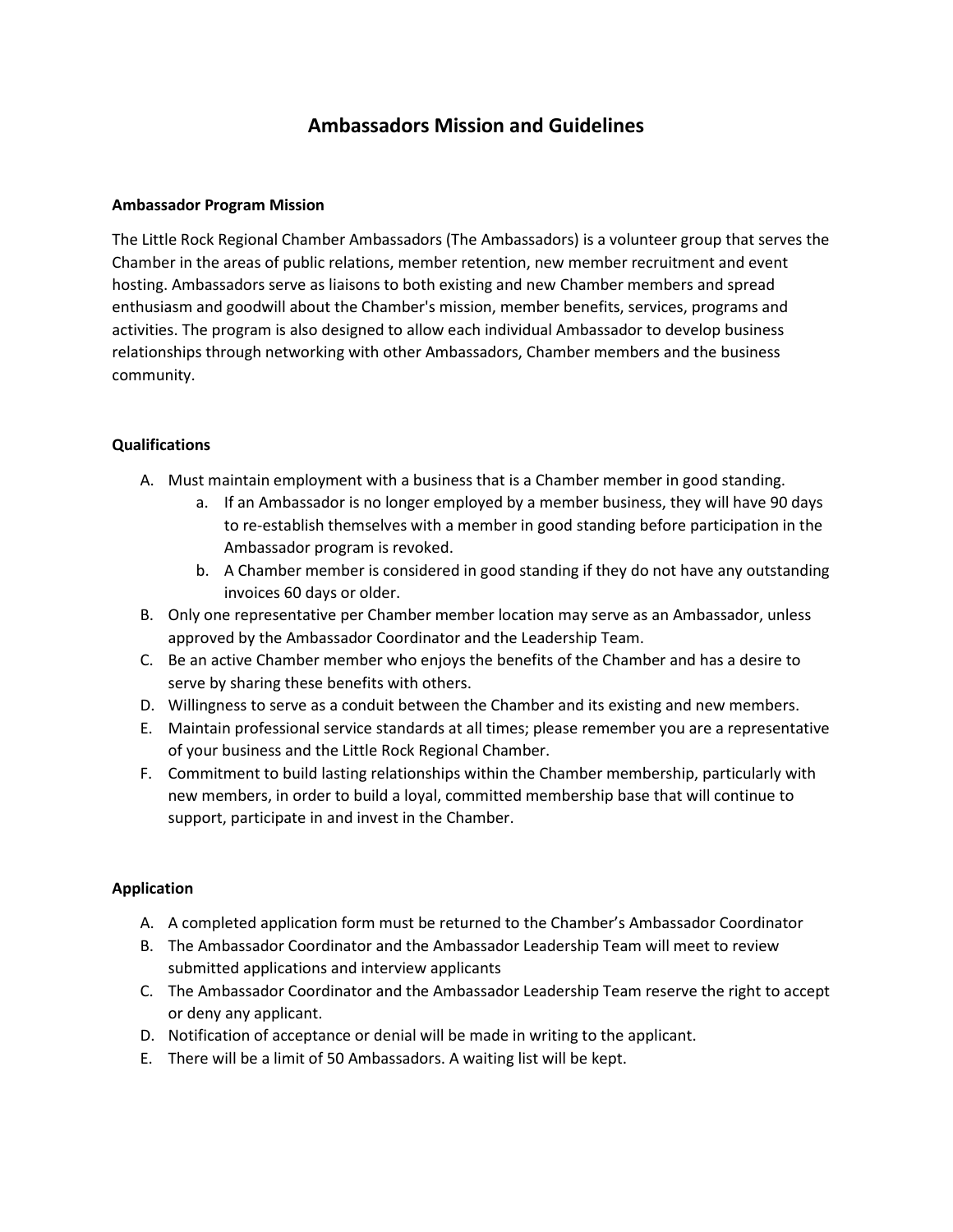#### **Purpose and Responsibilities**

- A. Ambassadors will host ribbon cuttings for new Chamber members. The Chamber staff makes every effort to schedule ribbon cuttings for 11:00 a.m. or 2:00 p.m. on Tuesdays and Thursdays.
- B. Ambassadors will be official Chamber representatives at Chamber member events such as Grand Openings and Ground Breakings when the Chamber is asked to participate.
- C. Ambassadors will be asked to help host select Chamber events such as Business After Hours (which includes Bowling for Business, Serve the Rock, Pickin' at the Port, etc).
- D. Ambassadors will be asked to help greet and direct guests to their seats at Annual Meeting in December.
- E. Ambassadors will help recruit new members to the Chamber
- F. Ambassadors will help recruit new Ambassadors to the program
- G. Ambassadors are expected to serve as an extension of the Chamber's communications efforts
- H. Ambassadors are expected to help perform outreach to Chamber members including visits to new and existing members.
- I. Ambassadors are expected to wear logoed swag that has been provided to the group so they are easily identified at events. Swag may include shirts, nametags, lanyards, hats, jackets, etc.
- J. The Chamber reserves the right to remove any Ambassador who does not uphold professional standards.

# **Leadership Team**

- A. The Ambassador Leadership Team will be composed of:
	- a. Chair
	- b. Vice Chair/Chair Elect
	- c. Membership Outreach Coordinator
	- d. Event Coordinator
	- e. Membership Recruitment Coordinator
- B. Each Team member will serve one calendar year
- C. Team members will be elected by a vote of Ambassadors
	- a. Elections shall be held in the fourth quarter of each calendar year
	- b. Only Ambassadors in good standing may be nominated
- D. The Leadership Team will work in cooperation with the Chamber's Ambassador Coordinator on all activities and guidelines.

#### **Points**

#### **The Ambassadors are expected to attend 50% of all Chamber Ribbon Cuttings and Events.**

- A. The Leadership Team and the Ambassador Coordinator shall set the minimum point requirement for each calendar year based upon planned Chamber events.
- B. Ambassadors must meet the minimum point requirement to remain in good standing.
- C. Ambassadors who do not meet the minimum point requirement will not have their program membership renewed the following year.